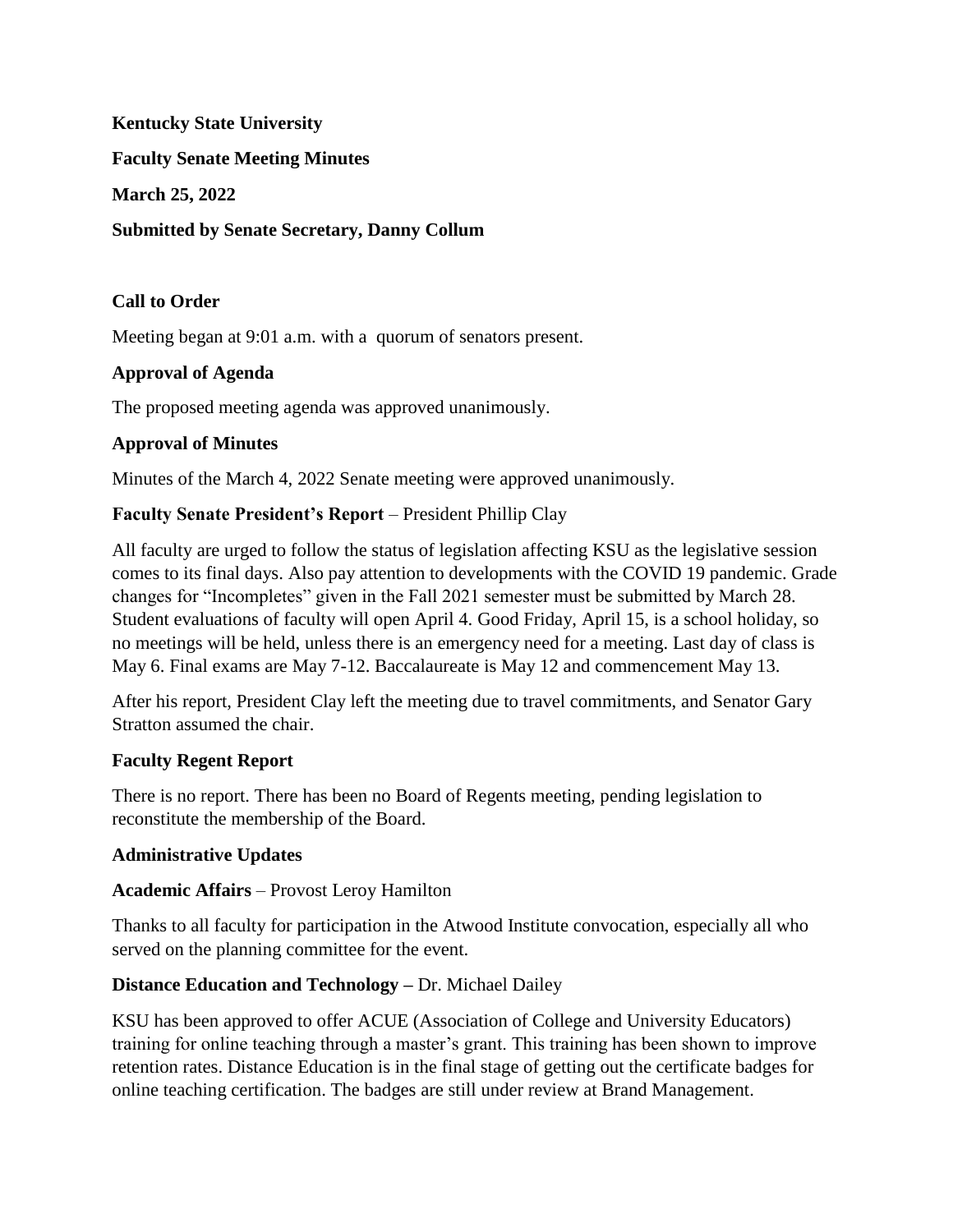### **Student Engagement -** Dr. Charles Holloway

Next week is campaign week for the Student Government Association. KSU's Honda Campus All Star Challenge team has made it to the final eight in the national tournament.

## **Career Services** – Associate Vice-President Daryl Love

Next week, Tuesday March 29, 2022, is State Government Day at KSU. From 11:30 to 1:30, ten of the state cabinets will be participating to make our students aware of the plethora of opportunities for internships and post-graduation employment in those agencies.

## **Dual Credit** – Dr. Kristopher Grimes

Dual Credit is still working with partner high schools on fall schedules, consulting with KSU chairs to make sure we are compliant with SACSCOC guidelines and so on. Also, we are working on improving the pathway for dual credit students to become degree-seeking KSU students.

### **Faculty Senate Committee Reports**

## **Academic Policy Committee** – Senator Kristopher Grimes

The committee is working on an attendance to policy to go in the catalogue. They hope to finalize it at the next meeting. This will cover in-person and hybrid classes, as well as asynchronous and synchronous online offerings. APC is also following up on the "Incomplete" grade policy and revising it.

In addition, the committee is looking at revisions to the Internship Policy handbooks that have come from Career Services. The most significant change is to lower the GPA requirement for an internship from 3.0 to 2.5. There is also amended language regarding faculty supervision of internships for academic credit. Those Handbooks, with the revisions, will be in the APC section of Microsoft Teams for faculty to review before they are approved.

## **Curriculum Committee –** Senator Changzheng Wang

The committee brought forward two action items from the School of Behavioral and Social Sciences (BSS). The first was a course change proposal to change all existing IGS (Integrative Studies) courses to BSS courses so that academic planning, assessment and reporting would come under the School of Behavioral and Social Sciences. BSS Chair, Dr. Tierra Freeman-Taylor, noted that this is needed due to the departure of Dr. Erin Gilliam and the resulting absence of any designated faculty for the Honors program, which had previously been responsible for these classes.

Senator Danny Collum, representing the Division of Literature, Languages and Philosophy voiced a concern that LLP had not been consulted regarding this action since LLP faculty most frequently taught the IGS classes. He was learning of the proposal for the first time today, and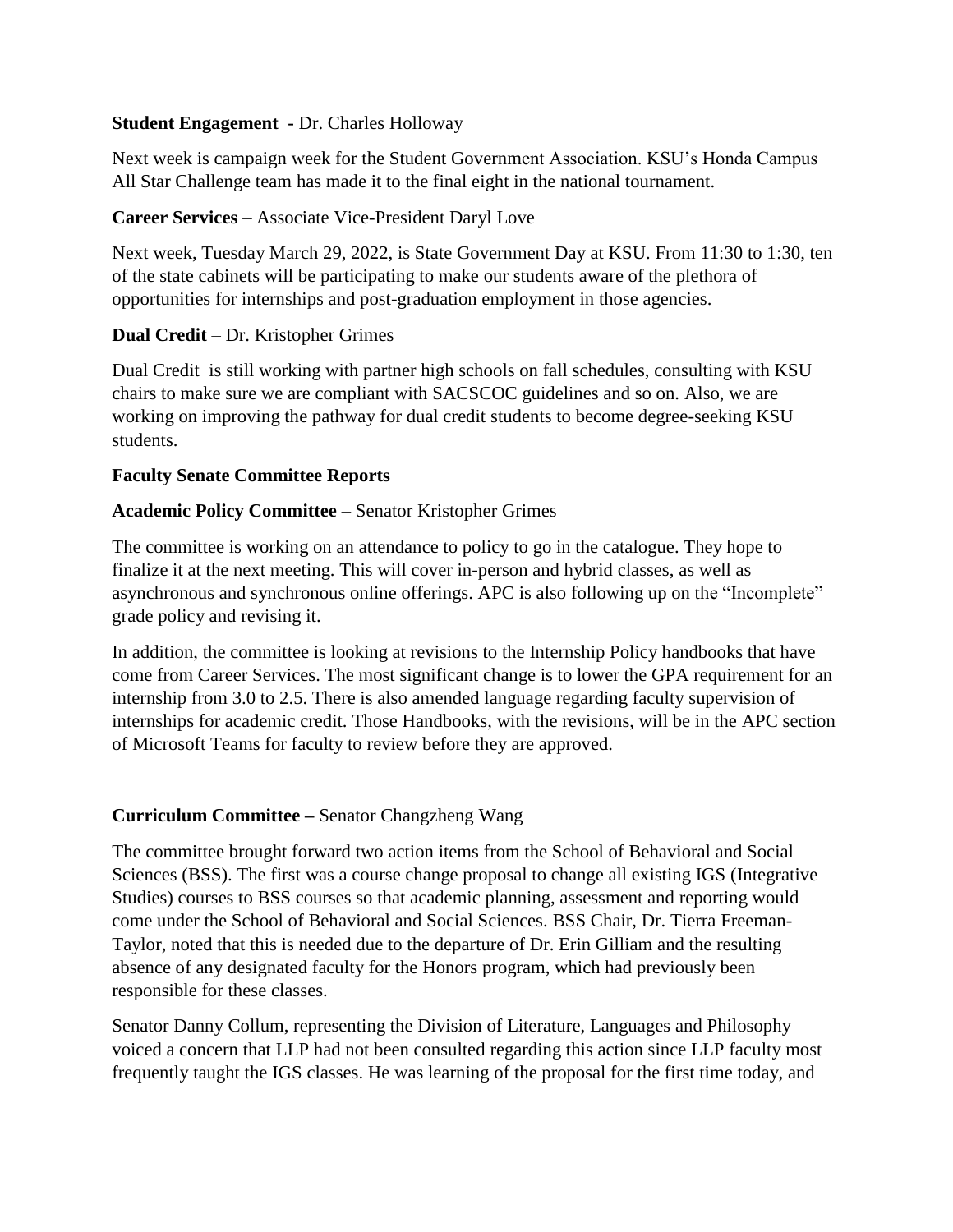since none of his colleagues who were directly involved with IGS were in the Senate meeting, he moved to table the proposal.

Dr. Freeman-Taylor said that these action items should have gone out to all faculty with the announcement of the Senate meeting as had been regular practice in past years.

The Senate voted on the motion to table this action item. The vote was 15 in favor of tabling it, none opposed and one abstention.

The next curriculum action item from BSS was to institute a new course, BSS 415 Social Justice, Equity, Diversity and Inclusion. This course will be part of a minor in Cultural Diversity Studies that will be coming as a program proposal soon.

This new course proposal was approved unanimously.

## **Professional Concerns Committee –** Senator Gary Stratton

PCC is focusing on development of a mentoring program that is still in process. The Ad Hoc Budget Crisis Committee is still working. Also, PCC has a letter addressing the suspension of tenure and promotion that is being held pending legislative budget action.

## **Budget and Academic Support Committee –** Senator Jennifer Ballard-Kang

Dr. Herman Walston visited the last meeting and shared plans for the upcoming grants training workshop for faculty. The workshop will be Friday April 8 from 11:30 a.m. to 1:30 p.m. Contact Dr. Walston or any BASC member for details.

BASC is following HB 250 carefully. Also this semester, the committee will be meeting with a Frankfort city government representative about possible partnerships with the city on future events.

### **Other Business**

There was no other business.

### **Adjournment**

The Senate adjourned at 10:07

### **Attendance**

| <b>Senators</b>      |                      |
|----------------------|----------------------|
| <b>Gary Stratton</b> | Barbara Witty        |
| Kristopher R Grimes  | <b>Bobby Walter</b>  |
| Phillip Clay         | Fariba Bigdeli-Jahed |
| Rozina Johnson       | Fariba Kashan        |